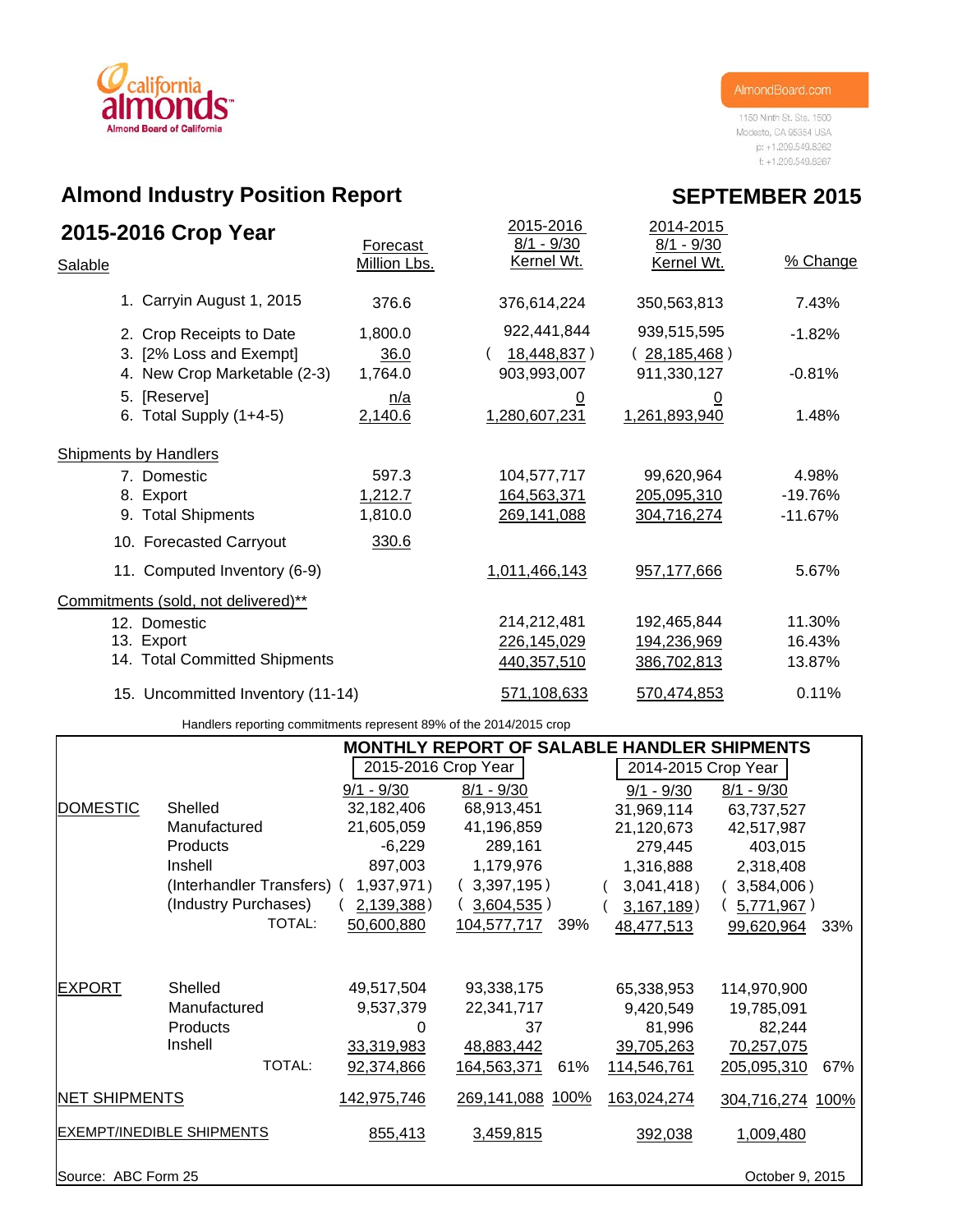|        |                                 |                                                       |                       |                                                 |                        | <b>EXPORT DELIVERIES BY DESTINATION - YEAR-TO-DATE</b> |                                                 |                        |                         |                          |
|--------|---------------------------------|-------------------------------------------------------|-----------------------|-------------------------------------------------|------------------------|--------------------------------------------------------|-------------------------------------------------|------------------------|-------------------------|--------------------------|
|        |                                 | <b>WORLD REGION</b>                                   |                       | 2015/2016                                       |                        |                                                        | 2014/2015                                       |                        | 2015/2016 YTD           | 2014/2015                |
|        |                                 | <b>DESTINATION</b>                                    |                       | Current Year-to-Date 8/1/2015 through 9/30/2015 |                        |                                                        | Current Year-to-Date 8/1/2014 through 9/30/2014 |                        | Total vs.               | $8/1 - 7/31$             |
| $+/-$  | Export<br>Ttl. %                |                                                       |                       | <b>NKW</b><br>Inshell                           | Year-to-Date           |                                                        | <b>NKW</b>                                      | <b>Year-to-Date</b>    | 2014/2015<br><b>YTD</b> | <b>Grand Total</b>       |
|        | <b>AMERICAS</b>                 | <b>NORTH AMERICA</b>                                  | Shelled/Mfg           |                                                 | <b>Total</b>           | Shelled/Mfg                                            | Inshell                                         | <b>Total</b>           |                         |                          |
| $-11%$ | 6%                              | Canada                                                | 5,214,050             | $\mathbf 0$                                     | 5,214,050              | 5,073,229                                              | 35,700                                          | 5,108,929              | 2%                      | 38,777,846               |
|        |                                 | Mexicol                                               | 2,748,240             | <u>0</u>                                        | 2.748.240              | 2,562,787                                              | $\overline{0}$                                  | 2,562,787              | 7%                      | 16,604,396               |
|        |                                 | <b>Ttl. NORTH AMERICA</b>                             | 7,966,552             | $\overline{0}$                                  | 7,966,552              | 7,653,891                                              | 35,700                                          | 7,689,591              | 4%                      | 55,475,702               |
|        |                                 | LATIN AMERICA/CARIBBEAN                               |                       |                                                 |                        |                                                        |                                                 |                        |                         |                          |
|        |                                 | Ttl. LAT AMER/CARIBBEAN                               | 1,217,885             | 17,253                                          | 1,235,138              | 2,620,978                                              | 75,297                                          | 2,696,275              | $-54%$                  | 15,575,825               |
|        |                                 | <b>TOTAL AMERICAS</b>                                 | 9,184,437             | 17,253                                          | 9,201,690              | 10,274,869                                             | 110,997                                         | 10,385,866             | $-11%$                  | 71,051,527               |
|        | <b>ASIA-PACIFIC</b>             | NORTHEAST ASIA                                        |                       |                                                 |                        |                                                        |                                                 |                        |                         |                          |
| $-22%$ | 47%                             | China/Hong Kong                                       | 10,057,134            | 10,916,224                                      | 20,973,358             | 14,595,780                                             | 16,645,943                                      | 31,241,723             | $-33%$                  | 128,125,911              |
|        |                                 | Japan                                                 | 8,543,319             | 76,305                                          | 8,619,624              | 6,617,961                                              | 14,872                                          | 6,632,833              | 30%                     | 65,869,704               |
|        |                                 | South Korea                                           | 5,753,524             | 0                                               | 5,753,524              | 6,144,766                                              | 0                                               | 6,144,766              | -6%                     | 53,484,055               |
|        |                                 | Taiwan                                                | 1,074,298             | 128,549                                         | 1,202,847              | 784,750                                                | 225,516                                         | 1,010,266              | 19%                     | 10,933,977               |
|        |                                 | Ttl. NORTHEAST ASIA                                   | 25,428,275            | 11,121,078                                      | 36,549,353             | 28.143.257                                             | 16,886,331                                      | 45,029,588             | $-19%$                  | 258.413.647              |
|        |                                 |                                                       |                       |                                                 |                        |                                                        |                                                 |                        |                         |                          |
|        |                                 | SOUTHEAST ASIA                                        |                       |                                                 |                        |                                                        |                                                 |                        |                         |                          |
|        |                                 | Malaysia                                              | 768,962               | 0                                               | 768,962                | 374,975                                                | 0                                               | 374,975                | 105%                    | 4,155,861                |
|        |                                 | Thailand                                              | 801,260               | 0                                               | 801,260                | 639,350                                                | 0                                               | 639,350                | 25%                     | 3,997,599                |
|        |                                 | Vietnam                                               | 41,800                | 2,150,090                                       | 2,191,890              | 88,000                                                 | 7,770,288                                       | 7,858,288              | $-72%$                  | 18,744,297               |
|        |                                 | Ttl. SOUTHEAST ASIA                                   | 2,545,147             | 2,150,090                                       | 4,695,237              | 2,236,850                                              | 7,770,288                                       | 10,007,138             | $-53%$                  | 33,534,341               |
|        |                                 |                                                       |                       |                                                 |                        |                                                        |                                                 |                        |                         |                          |
|        |                                 | SOUTH/CENTRAL ASIA                                    |                       |                                                 |                        |                                                        |                                                 |                        |                         |                          |
|        |                                 | India                                                 | 3,250,488             | 32,582,603                                      | 35,833,091             | 2,990,235                                              | 39,855,780                                      | 42,846,015             | $-16%$                  | 123,685,429              |
|        |                                 | <b>Ttl. SOUTH/CENTRAL ASIA</b>                        | 3.250.488             | 32,689,079                                      | 35.939.567             | 2,990,235                                              | 40,164,242                                      | 43,154,477             | $-17%$                  | 127,006,671              |
|        |                                 |                                                       |                       |                                                 |                        |                                                        |                                                 |                        |                         |                          |
|        |                                 | AUSTRALASIA/OCEANIA                                   |                       |                                                 |                        |                                                        |                                                 |                        |                         |                          |
|        |                                 | Ttl. AUSTRALASIA/OCEANIA<br><b>TOTAL ASIA-PACIFIC</b> | 678,486<br>31,902,396 | 0<br>45,960,247                                 | 678,486                | 1,451,640<br>34,821,982                                | $\overline{0}$<br>64,820,861                    | 1,451,640              | $-53%$<br>$-22%$        | 8,564,208<br>427,518,867 |
|        |                                 |                                                       | 2,878,328             | $\overline{0}$                                  | 77,862,643             |                                                        | $\overline{0}$                                  | 99,642,843             | $-16%$                  | 19,909,863               |
|        | <b>WESTERN</b><br><b>EUROPE</b> | Belgium<br>Denmark                                    | 1,097,900             | 0                                               | 2,878,328<br>1,097,900 | 3,409,114<br>1,750,709                                 | 0                                               | 3,409,114<br>1,750,709 | $-37%$                  | 8,244,259                |
| $-8%$  | 37%                             | France                                                | 2,476,545             | 23,301                                          | 2,499,846              | 2,343,030                                              | 16,514                                          | 2,359,544              | 6%                      | 20,116,085               |
|        |                                 | Germany                                               | 13,956,990            | 62,699                                          | 14,019,689             | 18,411,738                                             | 0                                               | 18,411,738             | $-24%$                  | 122,154,516              |
|        |                                 | Italy                                                 | 7,058,835             | 180,414                                         | 7,239,249              | 4,635,700                                              | 236,104                                         | 4,871,804              | 49%                     | 42,521,865               |
|        |                                 | Netherlands                                           | 5,424,120             | 0                                               | 5,424,120              | 7,150,031                                              | 0                                               | 7,150,031              | $-24%$                  | 43,257,656               |
|        |                                 | Norway                                                | 1,819,250             | 0                                               | 1,819,250              | 1,669,526                                              | 0                                               | 1,669,526              | 9%                      | 5,409,050                |
|        |                                 | Spain                                                 | 19,531,899            | 255,421                                         | 19,787,320             | 20,348,878                                             | 87,327                                          | 20,436,205             | $-3%$                   | 153,057,220              |
|        |                                 | Sweden                                                | 1,440,000             | 0                                               | 1,440,000              | 968,000                                                | 0                                               | 968,000                | 49%                     | 6,236,500                |
|        |                                 | Switzerland                                           | 353,750               | 0                                               | 353,750                | 426,456                                                | 0                                               | 426,456                | $-17%$                  | 6,817,874                |
|        |                                 | United Kingdom                                        | 4,018,862             | 0                                               | 4,018,862              | 3,870,891                                              | 0                                               | 3,870,891              | 4%                      | 29,175,479               |
|        |                                 | <b>Ttl. WESTERN EUROPE</b>                            | 60,922,107            | 521,835                                         | 61,443,942             | 66,671,367                                             | 404,835                                         | 67,076,202             | $-8%$                   | 468,041,981              |
|        | CENTRAL/                        | Ttl. CENTRAL/EASTERN EUROPE                           | 2,051,700             | 0                                               | 2,051,700              | 3,055,842                                              | 0                                               | 3,055,842              | $-33%$                  | 18,830,578               |
|        | <b>EASTERN EUROPE</b>           |                                                       |                       |                                                 |                        |                                                        |                                                 |                        |                         |                          |
| -33%   | 1%                              | <b>TOTAL EUROPE</b>                                   | 62,973,807            | 521,835                                         | 63,495,642             | 69,727,209                                             | 404,835                                         | 70,132,044             | $-9%$                   | 486,872,559              |
|        | MIDDLE EAST/                    | <b>MIDDLE EAST</b>                                    |                       |                                                 |                        |                                                        |                                                 |                        |                         |                          |
|        | <b>AFRICA</b>                   | Israel                                                | 681,525               | 31,577                                          | 713,102                | 1,212,000                                              | 188,747                                         | 1,400,747              | $-49%$                  | 7,143,820                |
| -44%   | 9%                              | Jordan                                                | 461,000               | 63,000                                          | 524,000                | 173,800                                                | 0                                               | 173,800                | 201%                    | 6,433,935                |
|        |                                 | Saudi Arabia                                          | 2,213,750             | 0                                               | 2,213,750              | 528,000                                                | $\mathbf 0$                                     | 528,000                | 319%                    | 13,537,188               |
|        |                                 | Turkey                                                | 1,247,800             | 707,504                                         | 1,955,304              | 3,062,200                                              | 1,594,043                                       | 4,656,243              | $-58%$                  | 36,589,753               |
|        |                                 | <b>United Arab Emirates</b>                           | 4,688,150             | 1,582,026                                       | 6,270,176              | 11,864,233                                             | 2,614,692                                       | 14,478,925             | $-57%$                  | 98,072,677               |
|        |                                 | <b>Ttl. MIDDLE EAST</b>                               | 9.946.849             | 2.384.107                                       | 12.330.956             | 17.346.125                                             | 4.397.482                                       | 21.743.607             | $-43%$                  | 171.870.540              |
|        |                                 | NORTH AFRICA                                          |                       |                                                 |                        |                                                        |                                                 |                        |                         |                          |
|        |                                 | Algeria                                               | 568,850               | 0                                               | 568,850                | 956,950                                                | 518,400                                         | 1,475,350              | -61%                    | 6,020,840                |
|        |                                 | Ttl. NORTH AFRICA                                     | 808,850               | 0                                               | 808,850                | 1,628,950                                              | 518,400                                         | 2,147,350              | $-62%$                  | 10,869,697               |
|        |                                 | SUB-SAHARAN AFRICA                                    |                       |                                                 |                        |                                                        |                                                 |                        |                         |                          |
|        |                                 | South Africa                                          | 827,090               | $\overline{0}$                                  | 827,090                | 1,003,100                                              | 4,500                                           | 1,007,600              | $-18%$                  | 4,765,302                |
|        |                                 | Ttl. SUB-SAHARAN AFRICA<br>TOTAL MIDDLE EAST/AFRICA   | 863,590               | 0                                               | 863,590                | 1,039,100                                              | 4,500                                           | 1,043,600              | $-17%$<br>$-44%$        | 4,953,302                |
|        |                                 |                                                       | 11,619,289            | 2,384,107                                       | 14,003,396             | 20,014,175                                             | 4,920,382                                       | 24,934,557             |                         | 187,693,539              |
|        |                                 | <b>GRAND TOTAL EXPORTS:</b>                           | 115,679,929           | 48,883,442                                      | 164,563,371            | 134,838,235                                            | 70,257,075                                      | 205,095,310            | $-20%$                  | 1,173,136,492            |
|        |                                 |                                                       | 70%                   | 30%                                             | 100%                   | 66%                                                    | 34%                                             | 100%                   |                         | 2014/2015                |
|        | October 9, 2015                 |                                                       | Shelled/Mfg           | <b>NKW Inshell</b>                              | Year-to-Date           | Shelled/Mfg                                            | <b>NKW</b>                                      | Year-to-Date           |                         | <b>Grand Total</b>       |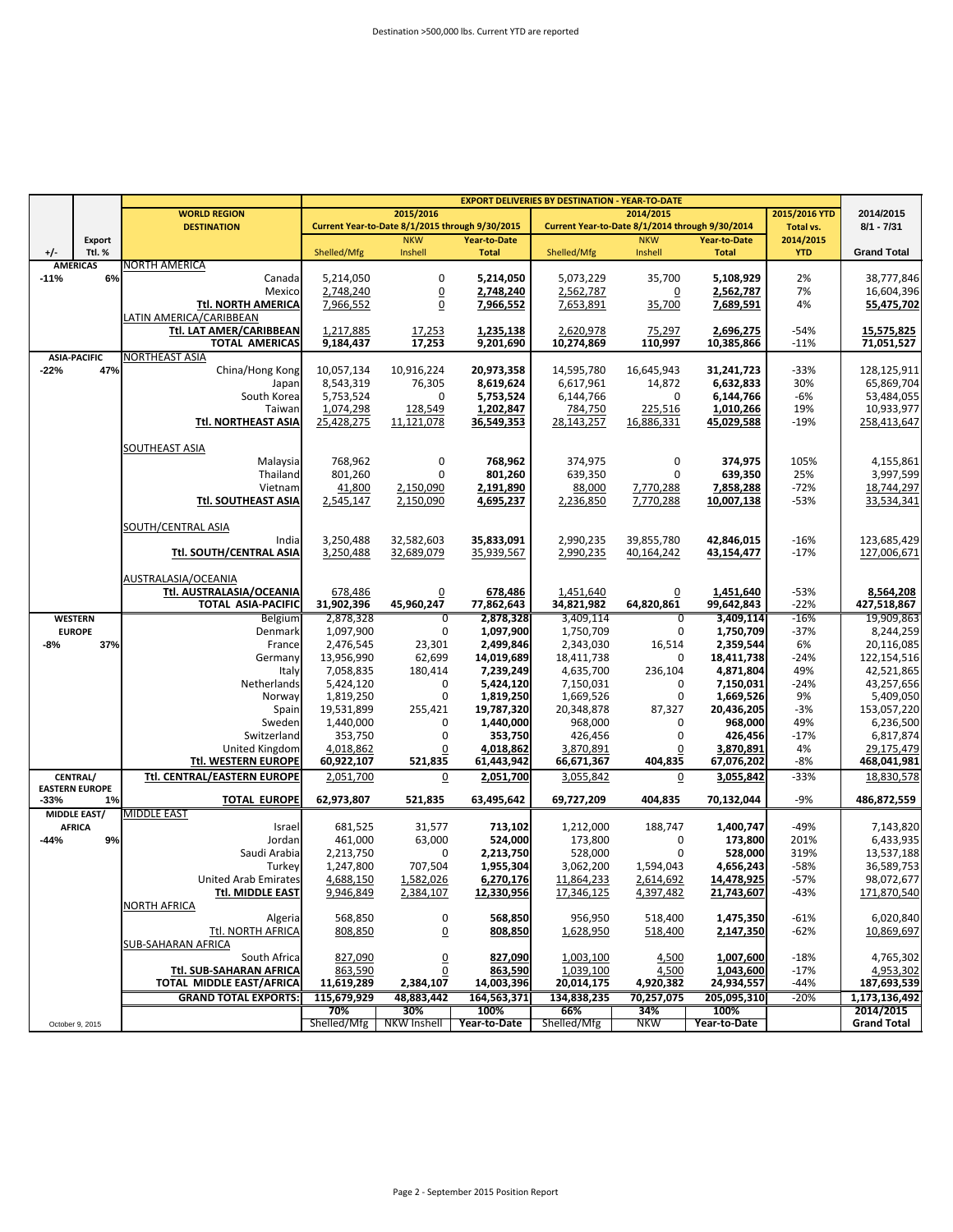|        |                       | <b>EXPORT DELIVERIES BY DESTINATION - YEAR-TO-DATE</b> |                |                                                    |              |             |                                                    |              |                      |  |
|--------|-----------------------|--------------------------------------------------------|----------------|----------------------------------------------------|--------------|-------------|----------------------------------------------------|--------------|----------------------|--|
|        |                       | <b>WORLD REGION</b>                                    |                |                                                    | 2015/2016    |             |                                                    |              |                      |  |
|        |                       | <b>DESTINATION</b>                                     |                | 2015/2016<br><b>Current Month - September 2015</b> |              |             | 2014/2015<br><b>Current Month - September 2014</b> |              | vs.                  |  |
|        | Export                |                                                        |                | <b>NKW</b>                                         | <b>Month</b> |             | <b>NKW</b>                                         | <b>Month</b> | 2014/2015            |  |
| +/-    | Ttl. %                |                                                        | Shelled/Mfg    | Inshell                                            | <b>Total</b> | Shelled/Mfg | Inshell                                            | <b>Total</b> | <b>Current Month</b> |  |
|        | <b>AMERICAS</b>       | <b>NORTH AMERICA</b>                                   |                |                                                    |              |             |                                                    |              |                      |  |
| $-18%$ | 5%                    | Canada                                                 | 2,665,789      | 0                                                  | 2,665,789    | 3,076,943   | 21,000                                             | 3,097,943    | $-14%$               |  |
|        |                       |                                                        |                |                                                    |              |             |                                                    |              |                      |  |
|        |                       | Mexico                                                 | 1,685,792      | $\underline{0}$                                    | 1,685,792    | 1,263,992   | $\overline{0}$                                     | 1,263,992    | 33%                  |  |
|        |                       | Ttl. NORTH AMERICA                                     | 4,353,228      | $\overline{0}$                                     | 4,353,228    | 4,355,488   | 21,000                                             | 4,376,488    | $-1%$                |  |
|        |                       | LATIN AMERICA/CARIBBEAN                                |                |                                                    |              |             |                                                    |              |                      |  |
|        |                       | Ttl. LAT AMER/CARIBBEAN                                | 529,844        | 17,253                                             | 547,097      | 1,532,159   | 68,449                                             | 1,600,608    | $-66%$               |  |
|        |                       | <b>TOTAL AMERICAS</b>                                  | 4.883.072      | 17,253                                             | 4,900,325    | 5,887,647   | 89,449                                             | 5,977,096    | $-18%$               |  |
|        | <b>ASIA-PACIFIC</b>   | NORTHEAST ASIA                                         |                |                                                    |              |             |                                                    |              |                      |  |
| $-16%$ | 49%                   | China/Hong Kong                                        | 4,542,205      | 8,831,841                                          | 13,374,046   | 8,437,503   | 11,662,046                                         | 20,099,549   | $-33%$               |  |
|        |                       | Japan                                                  | 4,390,925      | 43,725                                             | 4,434,650    | 4,002,186   | 14,872                                             | 4,017,058    | 10%                  |  |
|        |                       | South Korea                                            | 2,149,002      | 0                                                  | 2,149,002    |             | $\mathbf 0$                                        |              | $-33%$               |  |
|        |                       |                                                        |                |                                                    |              | 3,184,454   |                                                    | 3,184,454    |                      |  |
|        |                       | Taiwan                                                 | 541,000        | 128,549                                            | 669,549      | 434,500     | 192,995                                            | 627,495      | 7%                   |  |
|        |                       | Ttl. NORTHEAST ASIA                                    | 11,623,132     | 9,004,115                                          | 20,627,247   | 16,058,643  | 11,869,913                                         | 27,928,556   | $-26%$               |  |
|        |                       |                                                        |                |                                                    |              |             |                                                    |              |                      |  |
|        |                       | SOUTHEAST ASIA                                         |                |                                                    |              |             |                                                    |              |                      |  |
|        |                       | Malaysia                                               | 239,500        | $\pmb{0}$                                          | 239,500      | 182,975     | $\boldsymbol{0}$                                   | 182,975      | 31%                  |  |
|        |                       | Thailand                                               | 355,250        | 0                                                  | 355,250      | 301,600     | $\mathbf 0$                                        | 301,600      | 18%                  |  |
|        |                       | Vietnam                                                | $\overline{0}$ | 2,029,115                                          | 2,029,115    | 44,000      | 3,743,530                                          | 3,787,530    | $-46%$               |  |
|        |                       | Ttl. SOUTHEAST ASIA                                    | 1,042,675      | 2,029,115                                          | 3,071,790    |             | 3,743,530                                          | 4,905,630    | $-37%$               |  |
|        |                       |                                                        |                |                                                    |              | 1,162,100   |                                                    |              |                      |  |
|        |                       |                                                        |                |                                                    |              |             |                                                    |              |                      |  |
|        |                       | SOUTH/CENTRAL ASIA                                     |                |                                                    |              |             |                                                    |              |                      |  |
|        |                       | India                                                  | 1,526,538      | 20,060,180                                         | 21,586,718   | 709,326     | 19,541,092                                         | 20,250,418   | 7%                   |  |
|        |                       | Ttl. SOUTH/CENTRAL ASIA                                | 1,526,538      | 20,123,942                                         | 21,650,480   | 709,326     | 19,680,491                                         | 20,389,817   | 6%                   |  |
|        |                       |                                                        |                |                                                    |              |             |                                                    |              |                      |  |
|        |                       | AUSTRALASIA/OCEANIA                                    |                |                                                    |              |             |                                                    |              |                      |  |
|        |                       | Australia                                              | 122,020        | 0                                                  | 122,020      | 640,040     | 0                                                  | 640,040      | $-81%$               |  |
|        |                       | Fiji                                                   | 0              | $\mathbf 0$                                        | 0            | 0           | 0                                                  | 0            | #DIV/0!              |  |
|        |                       | French Polynesia                                       | $\mathbf 0$    | $\mathbf 0$                                        | 0            | 0           | 0                                                  | 0            | #DIV/0!              |  |
|        |                       |                                                        |                |                                                    |              |             |                                                    |              |                      |  |
|        |                       | New Zealand                                            | 125,125        | $\underline{0}$                                    | 125,125      | 452,500     | $\underline{0}$                                    | 452,500      | $-72%$               |  |
|        |                       | Ttl. AUSTRALASIA/OCEANIA                               | 247,145        | 0                                                  | 247,145      | 1,092,540   | $\overline{0}$                                     | 1,092,540    | $-77%$               |  |
|        |                       | <b>TOTAL ASIA-PACIFIC</b>                              | 14,439,490     | 31,157,172                                         | 45,596,662   | 19,022,609  | 35,293,934                                         | 54,316,543   | $-16%$               |  |
|        | <b>WESTERN</b>        | <b>Belgium</b>                                         | 1,488,164      | 0                                                  | 1,488,164    | 2,137,950   | 0                                                  | 2,137,950    | $-30%$               |  |
|        |                       | Denmark                                                | 660,000        | 0                                                  | 660,000      | 1,222,709   | 0                                                  | 1,222,709    | $-46%$               |  |
|        | <b>EUROPE</b>         | France                                                 | 1,032,140      | 23,301                                             | 1,055,441    | 1,228,506   | 0                                                  | 1,228,506    | $-14%$               |  |
| $-7%$  | 36%                   | Germany                                                | 7,965,239      | 62,699                                             | 8,027,938    | 9,531,887   | 0                                                  | 9,531,887    | $-16%$               |  |
|        |                       | Italy                                                  | 4,207,300      | 152,194                                            | 4,359,494    | 3,016,550   | 173,897                                            | 3,190,447    | 37%                  |  |
|        |                       | Netherlands                                            | 2,546,864      | 0                                                  | 2,546,864    | 3,375,148   | 0                                                  | 3,375,148    | $-25%$               |  |
|        |                       | Norway                                                 | 1,058,800      | 0                                                  | 1,058,800    | 1,177,800   | 0                                                  | 1,177,800    | $-10%$               |  |
|        |                       |                                                        | 10,353,399     | 194,509                                            | 10,547,908   | 9,709,376   | 84,215                                             | 9,793,591    | 8%                   |  |
|        |                       | Spain                                                  | 916,000        |                                                    |              |             | 0                                                  |              |                      |  |
|        |                       | Sweden                                                 |                | 0                                                  | 916,000      | 748,000     |                                                    | 748,000      | 22%                  |  |
|        |                       | Switzerland                                            | 156,356        | 0                                                  | 156,356      | 268,000     | 0                                                  | 268,000      | $-42%$               |  |
|        |                       | United Kingdom                                         | 1.850.645      | 0                                                  | 1.850.645    | 1.880.166   | 0                                                  | 1.880.166    | $-2%$                |  |
|        |                       | Ttl. WESTERN EUROPE                                    | 32,568,071     | 432,703                                            | 33,000,774   | 35,029,692  | 290,453                                            | 35,320,145   | -7%                  |  |
|        | CENTRAL/              | <b>Ttl. CENTRAL/EASTERN EUROPE</b>                     | 851,500        | 0                                                  | 851,500      | 1,824,848   | 0                                                  | 1,824,848    | $-53%$               |  |
|        | <b>EASTERN EUROPE</b> |                                                        |                |                                                    |              |             |                                                    |              |                      |  |
| -70%   | 1%                    | <b>TOTAL EUROPE</b>                                    | 33,419,571     | 432,703                                            | 33,852,274   | 36,854,540  | 290,453                                            | 37,144,993   | $-9%$                |  |
|        | <b>MIDDLE EAST/</b>   | <b>MIDDLE EAST</b>                                     |                |                                                    |              |             |                                                    |              |                      |  |
|        | <b>AFRICA</b>         | Israel                                                 | 399,000        | 0                                                  | 399,000      | 272,500     | 156,966                                            | 429,466      | -7%                  |  |
| $-93%$ | 9%                    | Jordan                                                 | 214,000        | 63,000                                             | 277,000      | 129,800     | 0                                                  | 129,800      | 113%                 |  |
|        |                       | Saudi Arabia                                           | 812,000        | 0                                                  | 812,000      | 308,000     | 0                                                  | 308,000      | 164%                 |  |
|        |                       |                                                        |                |                                                    |              |             |                                                    |              |                      |  |
|        |                       | <b>United Arab Emirates</b>                            | 2,617,650      | 1,169,785                                          | 3,787,435    | 8,217,202   | 2,163,200                                          | 10,380,402   | $-64%$               |  |
|        |                       | Ttl. MIDDLE EAST                                       | 5,498,950      | 1,877,289                                          | 7,376,239    | 12,017,202  | 3,513,027                                          | 15,530,229   | $-53%$               |  |
|        |                       | NORTH AFRICA                                           |                |                                                    |              |             |                                                    |              |                      |  |
|        |                       | Algeria                                                | 306,850        | 0                                                  | 306,850      | 84,950      | 518,400                                            | 603,350      | $-49%$               |  |
|        |                       | Ttl. NORTH AFRICA                                      | 422,850        | $-164,434$                                         | 258,416      | 544,950     | 518,400                                            | 1,063,350    | -76%                 |  |
|        |                       | SUB-SAHARAN AFRICA                                     |                |                                                    |              |             |                                                    |              |                      |  |
|        |                       | South Africa                                           | 354,450        | $\overline{0}$                                     | 354,450      | 478,550     | $\overline{0}$                                     | 478,550      | $-26%$               |  |
|        |                       | Ttl. SUB-SAHARAN AFRICA                                | 390,950        | $\underline{0}$                                    | 390,950      | 514,550     | 0                                                  | 514,550      | $-24%$               |  |
|        |                       | TOTAL MIDDLE EAST/AFRICA                               | 6,312,750      | 1,712,855                                          | 8,025,605    | 13,076,702  | 4,031,427                                          | 17,108,129   | $-53%$               |  |
|        |                       | <b>GRAND TOTAL EXPORTS:</b>                            |                |                                                    |              |             |                                                    |              | $-19%$               |  |
|        |                       |                                                        | 59,054,883     | 33,319,983                                         | 92,374,866   | 74,841,498  | 39,705,263                                         | 114,546,761  |                      |  |
|        |                       |                                                        | 64%            | 36%                                                | 100%         | 65%         | 35%                                                | 100%         |                      |  |
|        | October 9, 2015       |                                                        | Shelled/Mfg    | <b>NKW Inshell</b>                                 | Year-to-Date | Shelled/Mfg | <b>NKW</b>                                         | Year-to-Date |                      |  |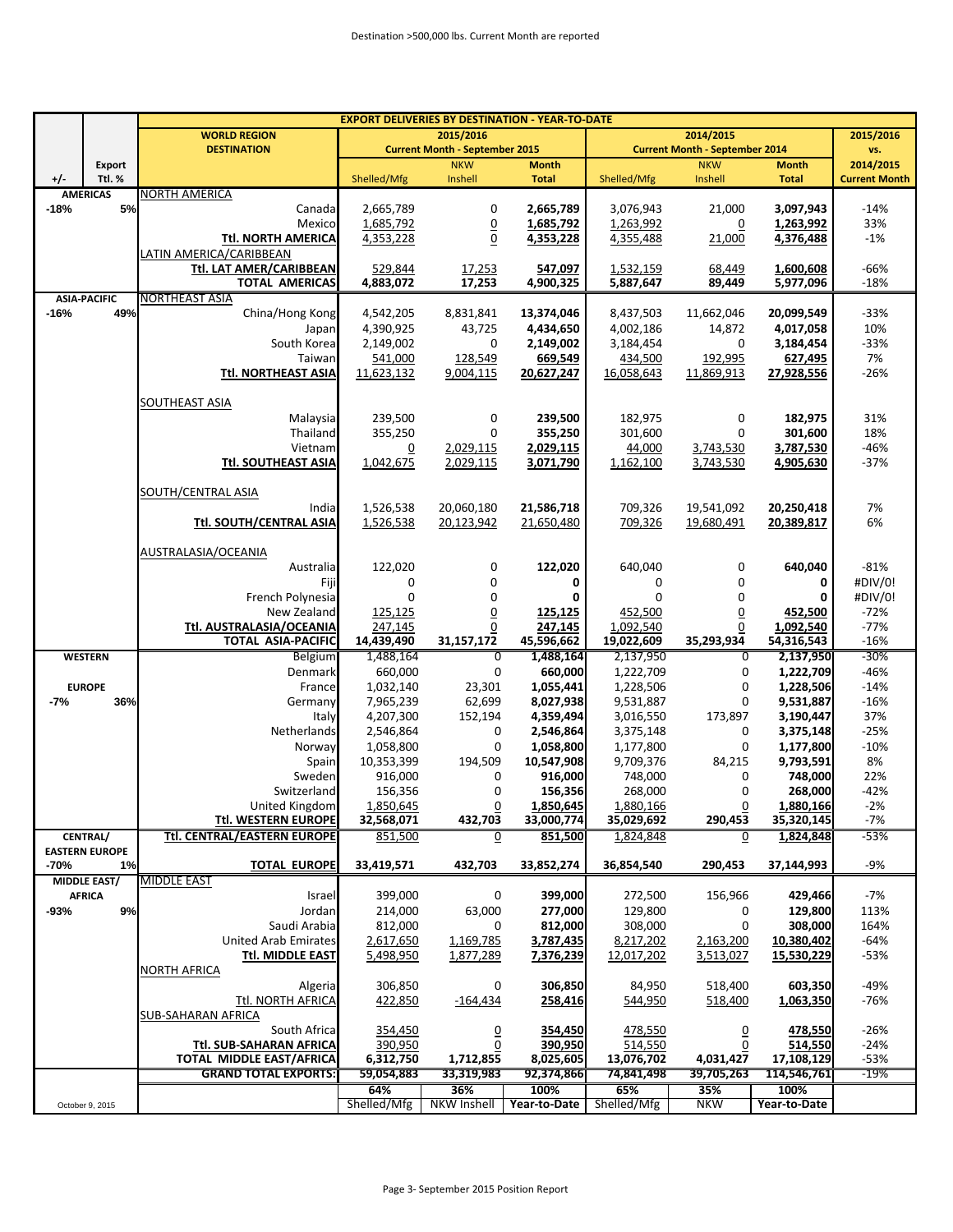

## **Almond Board of California Quality Control Receipts Report Industry Summary August 1, 2015 through September 30, 2015**

|                                   | From ABC Form 1       | <b>From USDA Inspection Certificates</b> |                        | % of Total      |              |  |
|-----------------------------------|-----------------------|------------------------------------------|------------------------|-----------------|--------------|--|
| <b>Variety Name</b>               | <b>Total Receipts</b> | <b>Total Receipts</b>                    | <b>Total Inedibles</b> | <b>Receipts</b> | % Rejects    |  |
| Aldrich                           | 27,430,019            | 12,122,762                               | 197,494                | 2.97%           | 1.63%        |  |
| Avalon                            | 3,214,029             | 1,781,682                                | 62,416                 | 0.35%           | 3.50%        |  |
| <b>Butte</b>                      | 49,749,353            | 22,078,831                               | 325,318                | 5.39%           | 1.47%        |  |
| <b>Butte/Padre</b>                | 93,470,640            | 42,607,451                               | 349,192                | 10.13%          | 0.82%        |  |
| Carmel                            | 50,201,582            | 16,635,138                               | 243,459                | 5.44%           | 1.46%        |  |
| Carrion                           | 1,891,004             | 20,990                                   | 129                    | 0.20%           | 0.61%        |  |
| Fritz                             | 12,813,366            | 1,201,942                                | 17,938                 | 1.39%           | 1.49%        |  |
| Harvey                            | 29,263                | 3,355                                    | 90                     | 0.00%           | 2.68%        |  |
| Hashem                            | 312,025               | 300,297                                  | 2,696                  | 0.03%           | 0.90%        |  |
| Hash                              | 820,358               | 567,767                                  | 52,208                 | 0.09%           | 9.20%        |  |
| Livingston                        | 2,053,379             | 1,165,190                                | 32,009                 | 0.22%           | 2.75%        |  |
| Marchini                          | 109,356               | 109,356                                  | 4,040                  | 0.01%           | 3.69%        |  |
| Merced                            | 17,729                | 1,049                                    | 76                     | 0.00%           | 7.24%        |  |
| Mission                           | 2,881,427             | 415,050                                  | 2,373                  | 0.31%           | 0.57%        |  |
| Mixed                             | 11,340,156            | 5,329,416                                | 256,473                | 1.23%           | 4.81%        |  |
| Mono                              | 164,485               | 84,958                                   | 1,653                  | 0.02%           | 1.95%        |  |
| Monterey                          | 63,523,927            | 14,296,032                               | 282,719                | 6.89%           | 1.98%        |  |
| Morley                            | 124,373               | 73,132                                   | 609                    | 0.01%           | 0.83%        |  |
| N43                               | 0                     | 27,184                                   | 274                    | 0.00%           | 1.01%        |  |
| <b>Neplus</b>                     | 354,784               | 153,423                                  | 4,548                  | 0.04%           | 2.96%        |  |
| Nonpareil                         | 513,749,806           | 437,459,830                              | 6,657,644              | 55.69%          | 1.52%        |  |
| Padre                             | 23,456,125            | 15,088,510                               | 72,865                 | 2.54%           | 0.48%        |  |
| Peerless                          | 2,896,641             | 573,506                                  | 8,953                  | 0.31%           | 1.56%        |  |
| Price                             | 13,949,901            | 7,405,110                                | 47,826                 | 1.51%           | 0.65%        |  |
| Ruby                              | 709,061               | 2,851                                    | 23                     | 0.08%           | 0.81%        |  |
| Sauret                            | 28,622                | 0                                        | $\mathbf 0$            | 0.00%           | 0.00%        |  |
| Savana                            | 40,282                | 37,358                                   | 296                    | 0.00%           | 0.79%        |  |
| Sonora                            | 12,804,091            | 6,161,736                                | 208,838                | 1.39%           | 3.39%        |  |
| Thompson                          | 140,455               | 11,716                                   | 110                    | 0.02%           | 0.94%        |  |
| Tokyo                             | 219,385               | 129,945                                  | 1,691                  | 0.02%           | 1.30%        |  |
| Winters                           | 3,616,127             | 1,528,700                                | 12,424                 | 0.39%           | 0.81%        |  |
| Wood Colony                       | 17,364,924            | 12,203,503                               | 121,842                | 1.88%           | 1.00%        |  |
| <b>Major Varieties Sub Total:</b> | 909,476,675           | 599,577,770                              | 8,968,226              | 98.59%          | 1.50%        |  |
| Minor Varieties Total:            | 12,965,169            | 10,743,245                               | 185,175                | <u>1.41%</u>    | <u>1.72%</u> |  |
| <b>Grand Total All Varieties</b>  | 922,441,844           | 610,321,015                              | 9,153,401              | 100.00%         | 1.50%        |  |

### **This report is subject to further verification of handler's receipts and further reconciliation of USDA incoming certificates**